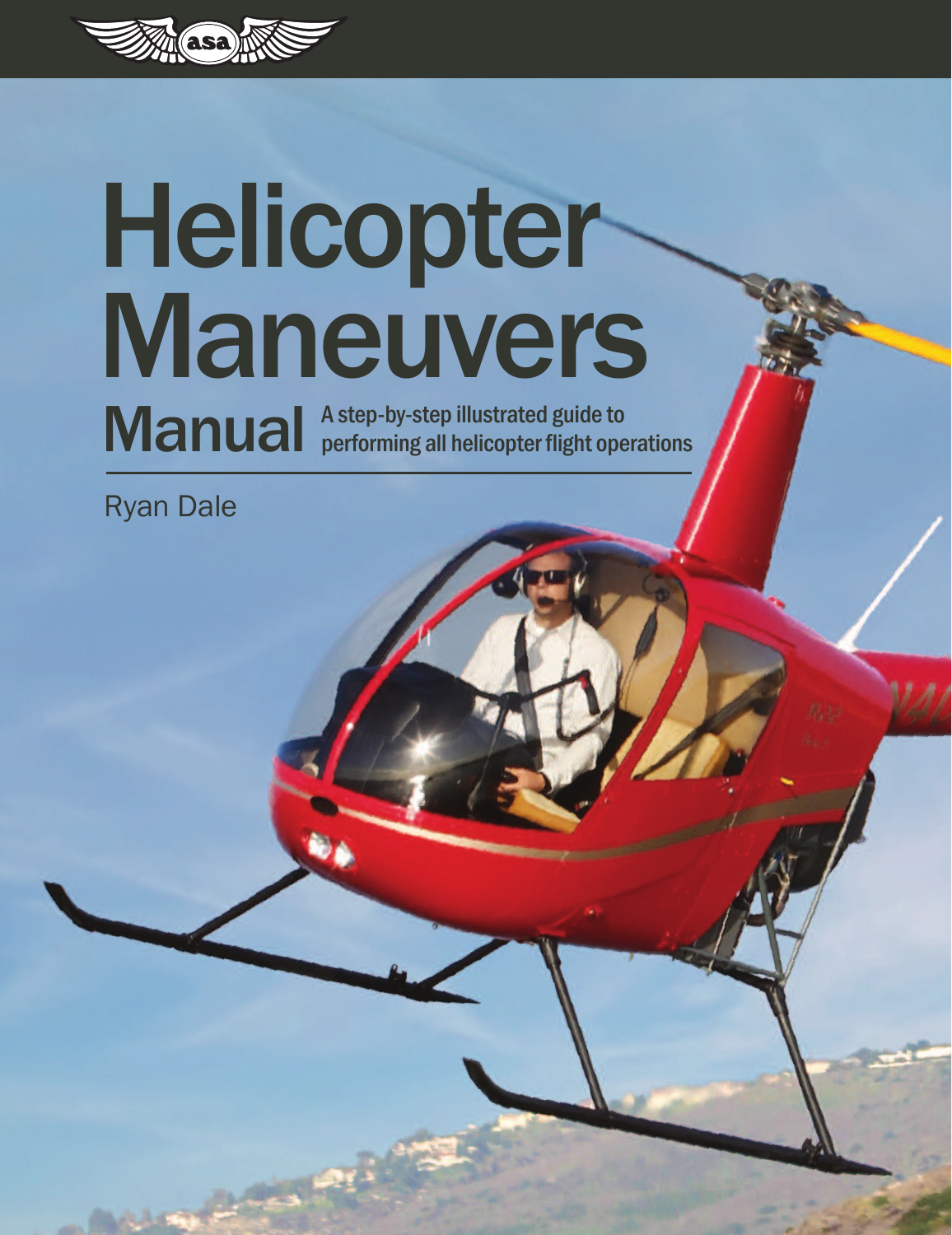*Helicopter Maneuvers Manual* by Ryan Dale

ii

Aviation Supplies & Academics, Inc. 7005 132nd Place SE Newcastle, Washington 98059-3153

Visit the ASA website often (www.asa2fly.com, Product Updates) to find updates posted there due to FAA regulation, policy, or procedure changes that may affect this book.

© 2011 Aviation Supplies & Academics, Inc. All rights reserved.

No part of this book shall be reproduced, stored in any retrieval system, or transmitted by any means, electronic, mechanical, xerographic, audio/visual record, or otherwise, without written permission from the publisher. While every precaution has been taken in the preparation of this book, the publisher and Ryan Dale assume no responsibility for errors or omissions. Neither is any liability assumed for damages resulting from the use of the information contained herein. None of the material in this guide supersedes any documents, procedures, or regulations issued by the Federal Aviation Administration.

Illustrations based on the author's original drawings. Cover photo: Robinson Helicopter Company

#### ASA-HELI-FM-PD

PDF eBook ISBN 978-1-56027-908-2 Print Book ISBN 978-1-56027-891-7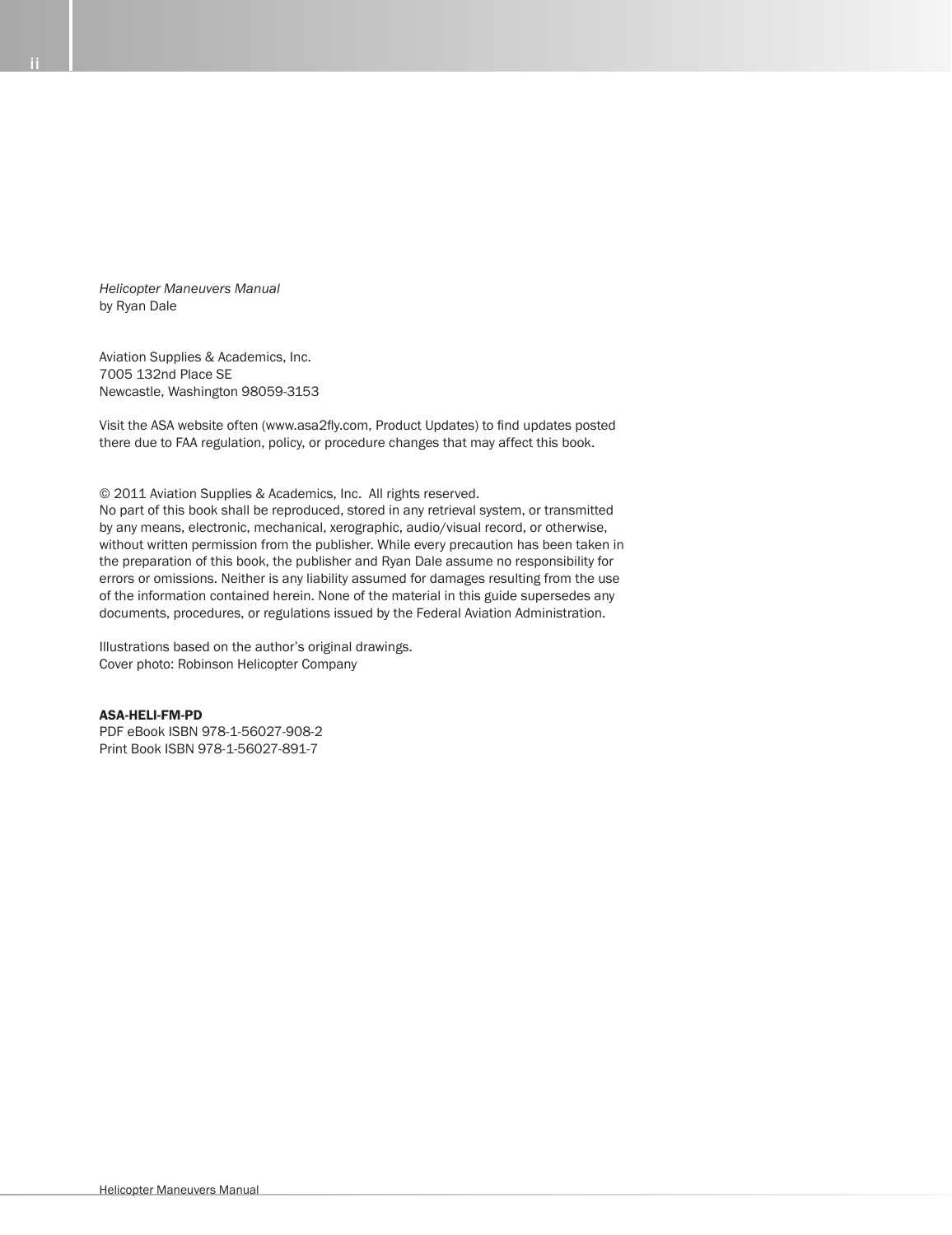## **Contents**

<span id="page-2-0"></span>

| $\mathbf{1}$<br>Preflight Inspection<br>$\overline{\phantom{0}}^2$<br>Engine Starting and Rotor Engagement 6<br>Before Take off Check 10<br>Vertical Takeoff to a Hover 12<br>Surface Taxi 14<br>Hover Taxi 16<br>Hovering Exercises 18<br>Vertical Landing from a Hover 22<br>Post-Flight Procedures 24 |
|----------------------------------------------------------------------------------------------------------------------------------------------------------------------------------------------------------------------------------------------------------------------------------------------------------|
| Chapter 2 Basic Maneuvers <b>Manumers Chapter 2 Basic Maneuvers</b><br>27<br>Straight-and-Level Flight 28<br>Normal Climbs 30<br>Normal Descents 32<br>Level Turns 34<br>Acceleration 36<br>Deceleration 38                                                                                              |
| 41<br>Normal Takeoff from a Hover 42<br>Normal Takeoff from the Surface 44<br>Traffic Pattern Operations 46<br>Normal Approach to a Hover 48<br>Normal Approach to the Surface<br>50                                                                                                                     |

[Go-Around Procedure](#page--1-0) 52

#### iii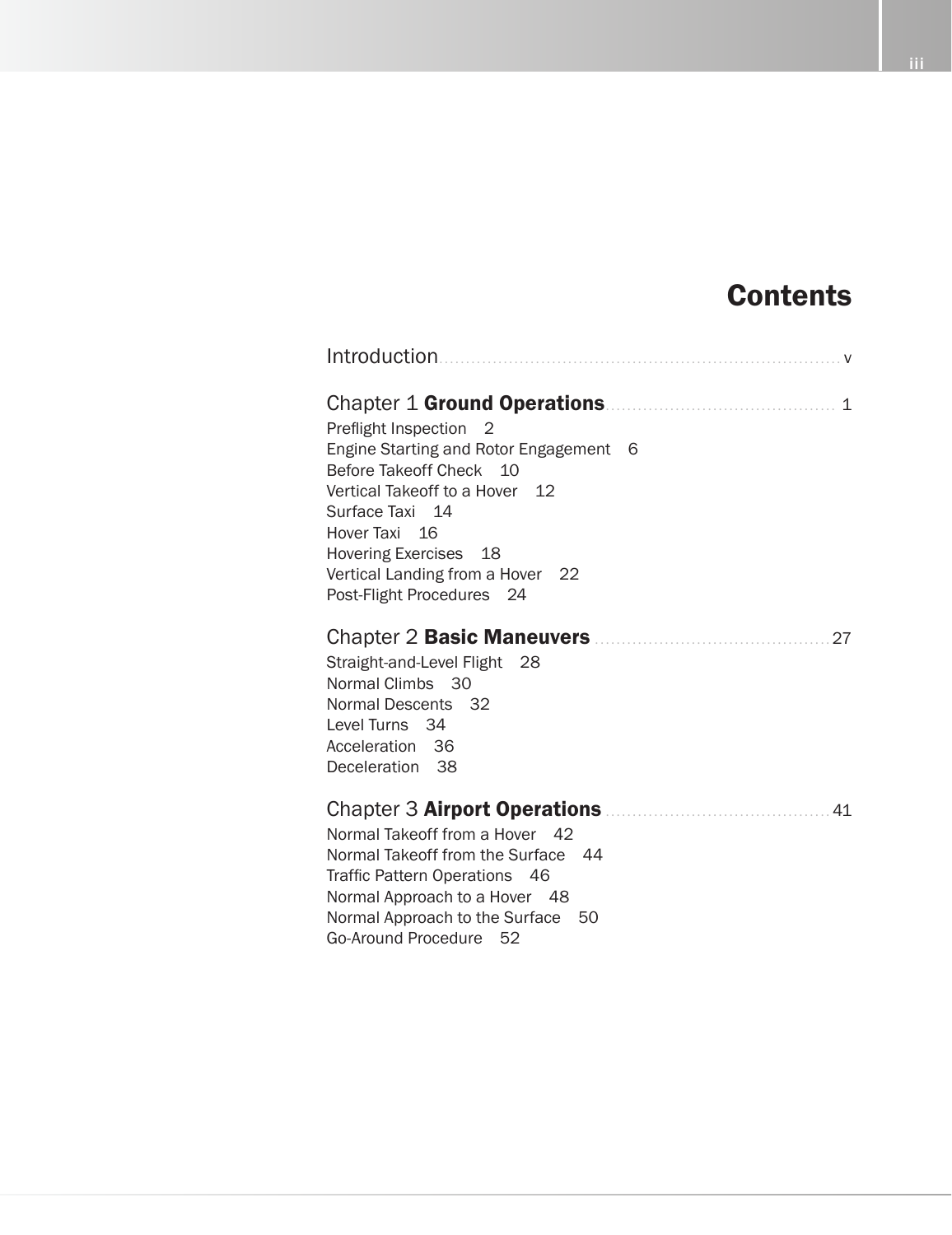### [Chapter 4](#page--1-0) [Performance Operations](#page--1-0)................................55

[Maximum Performance Takeoff and Climb](#page--1-0) 56 [High Altitude \(Running\) Takeoff](#page--1-0) 58 [High Altitude \(Running\) Landing](#page--1-0) 60 [Steep Approach to a Hover](#page--1-0) 62 [Steep Approach to the Surface](#page--1-0) 64 [Rapid Decelerations \(Quick Stops\)](#page--1-0) 66

#### [Chapter 5](#page--1-0) [Off-Airport Operations](#page--1-0)....................................69

[Slope Operations](#page--1-0) 70 [High/Low Reconnaissance](#page--1-0) 72 [Confined Area Operations](#page--1-0) 74 [Pinnacle/Platform Operations](#page--1-0) 76

#### [Chapter 6](#page--1-0) [Emergency Operations](#page--1-0)...................................79

[Straight-In Autorotation with Power Recovery](#page--1-0) 80 [180° Autorotation with Power Recovery](#page--1-0) 82 [Power Failure at a Hover \(Hovering Autorotation\)](#page--1-0) 84 [Power Failure at Altitude \(Forced Landings\)](#page--1-0) 86 [Low Rotor RPM Recognition and Recovery](#page--1-0) 88 [Settling-With-Power](#page--1-0) 90 [Tail Rotor Failure](#page--1-0) 92

Appendix[..............................................................................](#page-2-0) 97

Private Checklist 97 Commercial Checklist 97 Flight Instructor Checklist 98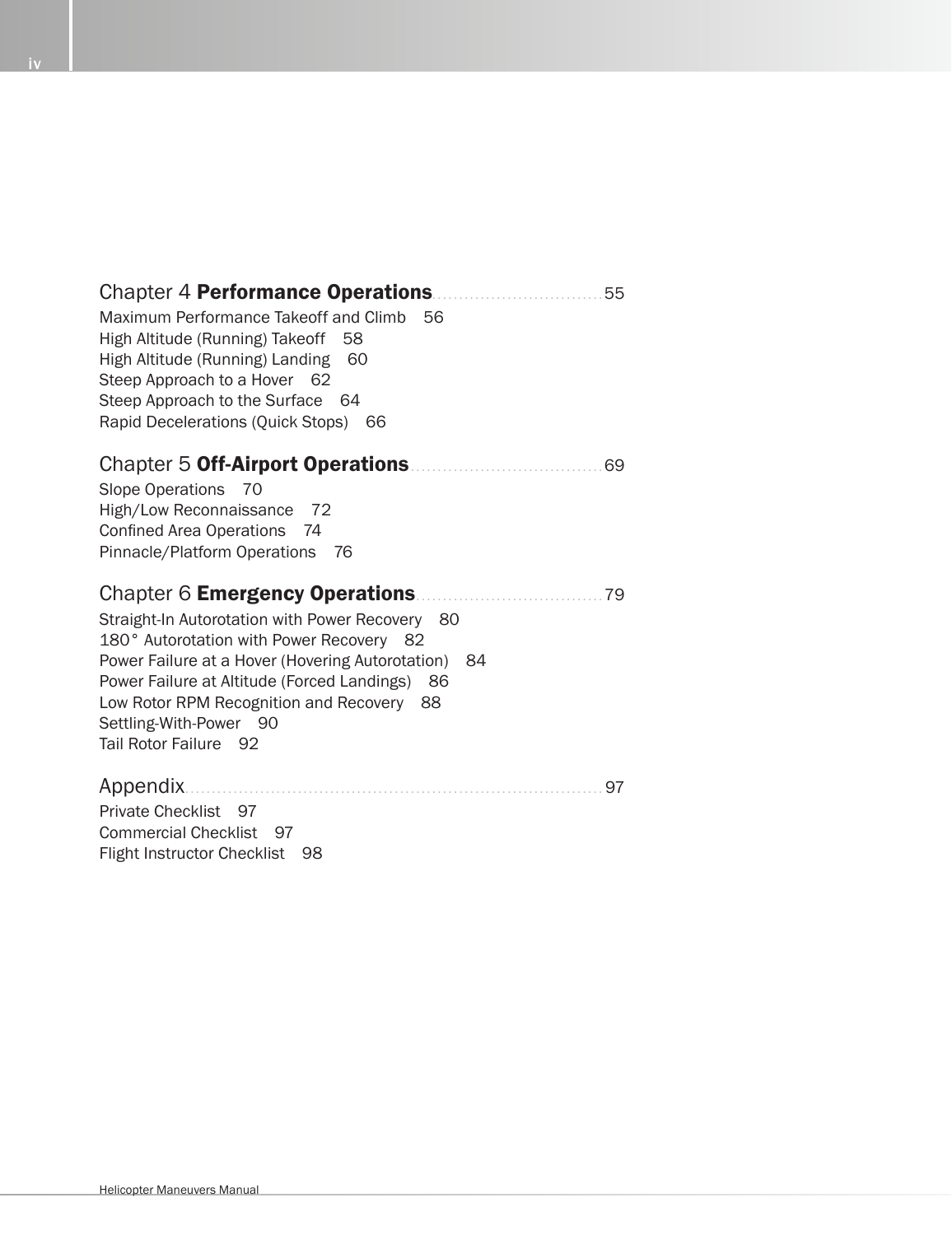## Preflight Inspection

#### **Purpose**

The pilot is the final authority in determining the airworthiness of the helicopter. This can be accomplished by conducting a visual inspection of the aircraft and aircraft documents.

#### **Description**

Prior to a visual inspection, check the maintenance logs to ensure compliance with:

- **•** Annual inspections (once every 12 calendar months)
- **•** Pitot-static/transponder Inspections (once every 24 calendar months)
- **•** Airworthiness directives
- **•** 100-hour inspections (if required)
- **•** Oil changes (if required)
- **•** Minimum equipment lists (MEL) (if associated with the helicopter)

After inspecting the maintenance records, proceed to the aircraft and ensure that the required paperwork is on board prior to flight. The acronym ARROW is a great tool to help you remember what is required:

Airworthiness Certificate Registration Certificate Radio Station License (required when flying outside the US) Operating Handbook—Pilot's Operating Handbook (POH) or Rotorcraft Flight Manual (RFM) Weight and Balance—This includes an equipment list specific to the helicopter

Now is a good time to check the fuel level so additional fuel can be ordered if necessary. After filling the tank, allow time for the fuel to settle and any contaminants that might be present to sink to the bottom before checking the fuel quality.

| 1 | <b>Main Rotor Transmission Access</b>                        |  |
|---|--------------------------------------------------------------|--|
|   |                                                              |  |
|   |                                                              |  |
|   |                                                              |  |
|   |                                                              |  |
|   |                                                              |  |
|   |                                                              |  |
|   |                                                              |  |
|   | M/R transmission bolts and mounts Secure, check for slippage |  |
|   |                                                              |  |
|   |                                                              |  |
|   |                                                              |  |
|   |                                                              |  |
|   |                                                              |  |
|   |                                                              |  |
|   | Clutch actuator bearing and Telatemp Check condition         |  |
|   |                                                              |  |
|   |                                                              |  |
|   |                                                              |  |
|   |                                                              |  |
|   |                                                              |  |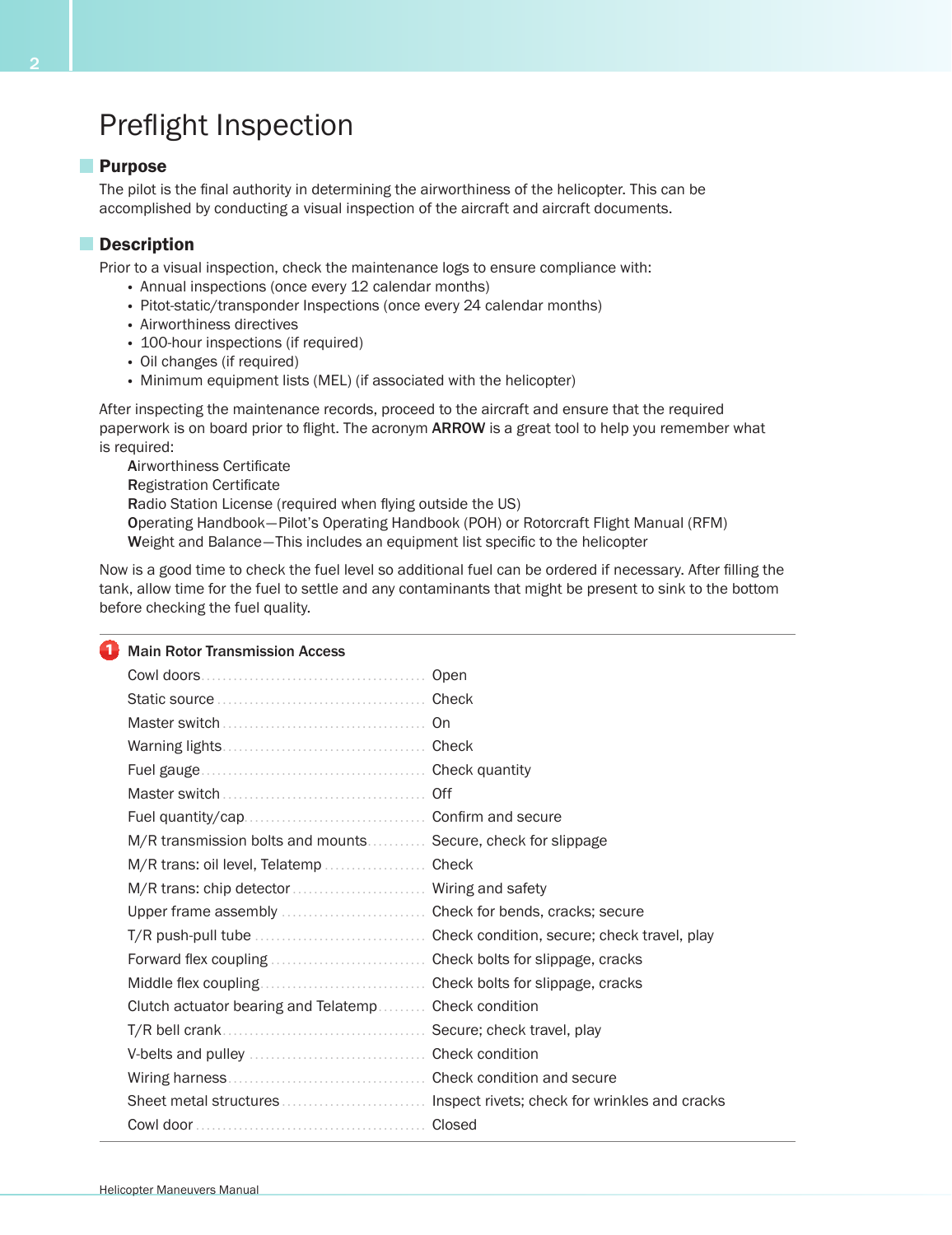

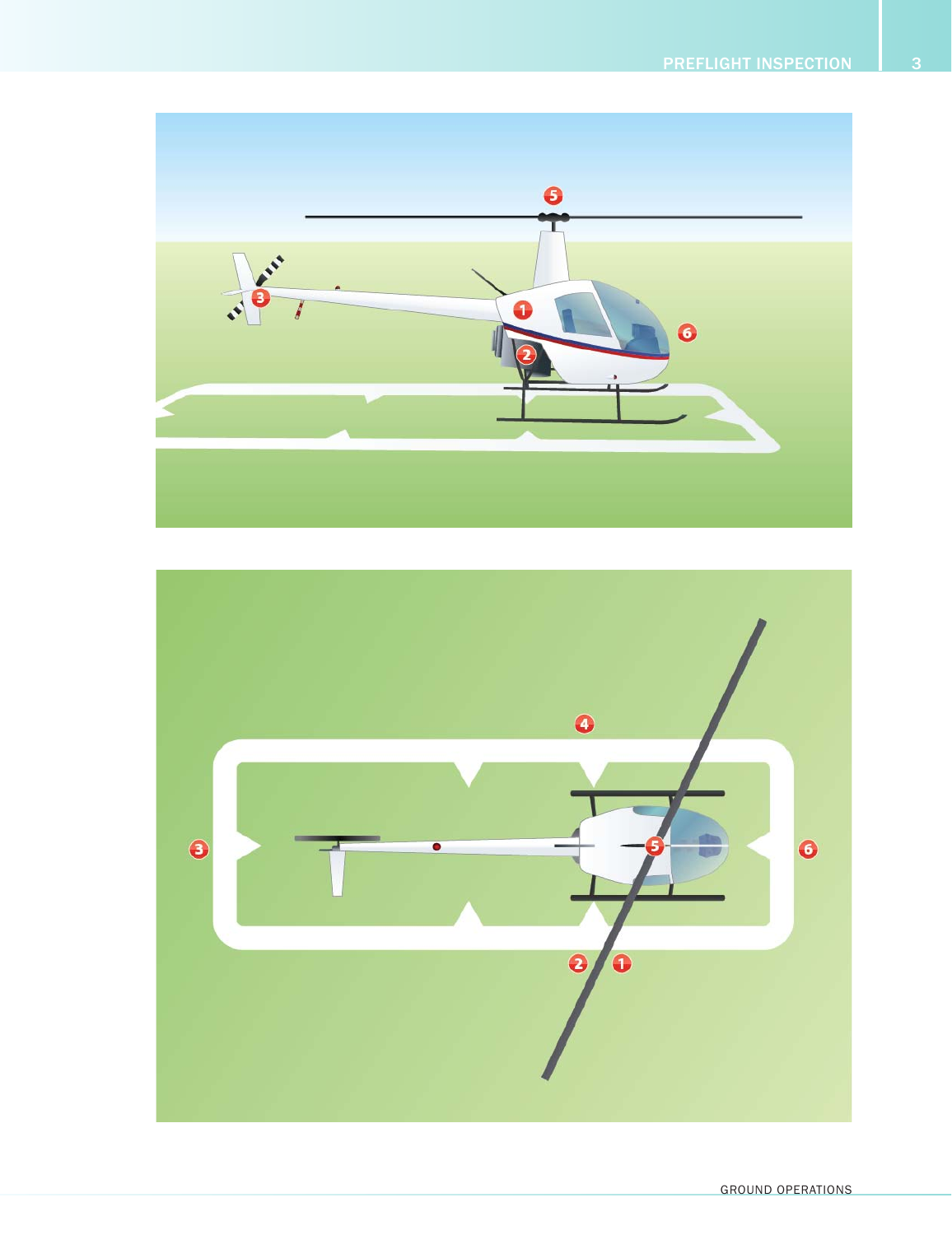#### **2** Engine Area-Right Side

| Lower frame assembly  Bends, cracks, secure |  |
|---------------------------------------------|--|
|                                             |  |
|                                             |  |
|                                             |  |
|                                             |  |
|                                             |  |
|                                             |  |

#### **3** Tail Cone/Rotor

|                                    | Bolts, cracks, slippage           |
|------------------------------------|-----------------------------------|
|                                    | Check condition, secure           |
|                                    | Check condition, rivets           |
|                                    | Check condition, secure           |
|                                    | Check condition, cracks, secure   |
|                                    | Check condition, safeties, secure |
|                                    | Check condition, secure           |
|                                    |                                   |
|                                    | Check condition, travel, secure   |
|                                    | Check condition, play, secure     |
|                                    | Check                             |
|                                    | Check condition, secure, weights  |
|                                    | Check condition, rivets           |
|                                    |                                   |
| Clutch actuator and wiring harness | Check condition, secure           |

#### **4** Engine Area-Left Side

| Lower sheave, V-belts, ring gear, Telatemp Check condition |  |
|------------------------------------------------------------|--|
|                                                            |  |
|                                                            |  |
|                                                            |  |
|                                                            |  |
|                                                            |  |
| Throttle carburetor linkage Secure, leaks                  |  |
| Lower frame assembly  Bends, cracks, secure                |  |

### **5** Main Rotor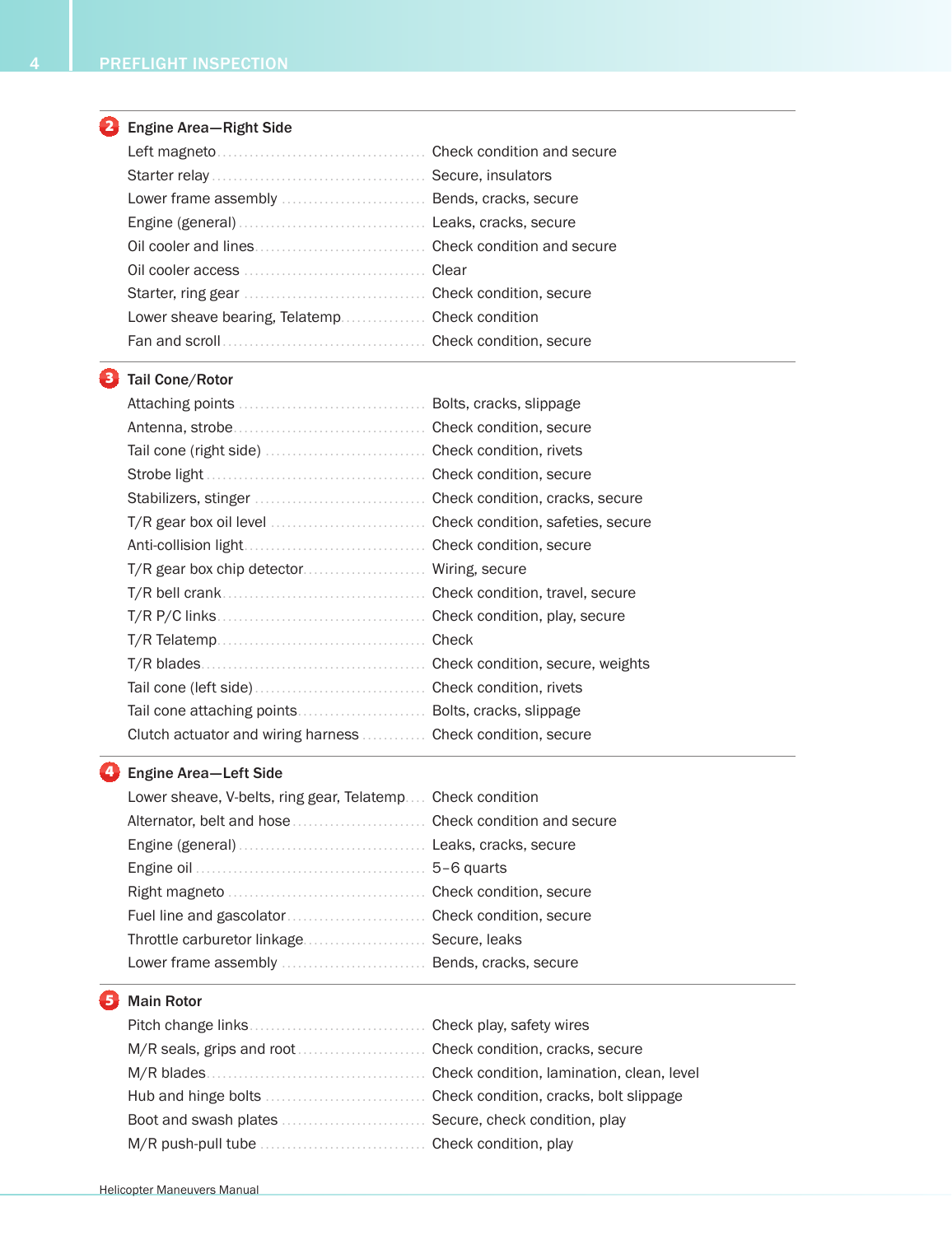#### 6 Cabin

| Left skid gear, shoes and X-tubes                          | Check condition, secure             |
|------------------------------------------------------------|-------------------------------------|
|                                                            |                                     |
| Fuselage and door (left)                                   | Check condition, rivets, cotter pin |
|                                                            | Check condition, cracks, clean      |
|                                                            |                                     |
|                                                            |                                     |
| Right skid gear, shoes and X-tubes Check condition, secure |                                     |
|                                                            |                                     |
|                                                            |                                     |
|                                                            | Check                               |
|                                                            | Remember "ARROW" acronym            |
|                                                            | Check                               |
|                                                            |                                     |
|                                                            |                                     |
|                                                            |                                     |

#### **Common Errors**

- **•** Rushing the preflight in anticipation of flight.
- **•** Not asking questions because you're afraid of looking ignorant.
- **•** Merely going through the motions instead of doing a thorough check.

#### **Tips**

The preflight inspection is *very important*, so take your time! Always ask a mechanic if you're unsure about anything you find. Pilots will learn a lot about the systems of the helicopter when inspecting the aircraft prior to flight. If the preflight begins to feel routine, try doing it in reverse order. This will slow you down and help ensure that you're thoroughly checking everything on the list. Another way to vary the routine is to start in the middle of the list and complete it from a different starting point.

#### **Private and Commercial PTS**

Objective: To determine that the applicant—

- 1. Exhibits knowledge of the elements related to preflight inspection. This includes recognizing which items must be inspected, the reasons for checking each item, and how to detect possible defects.
- 2. Inspects the helicopter with reference to an appropriate checklist.
- 3. Verifies the helicopter is in condition for safe flight.

GROUND OPERATIONS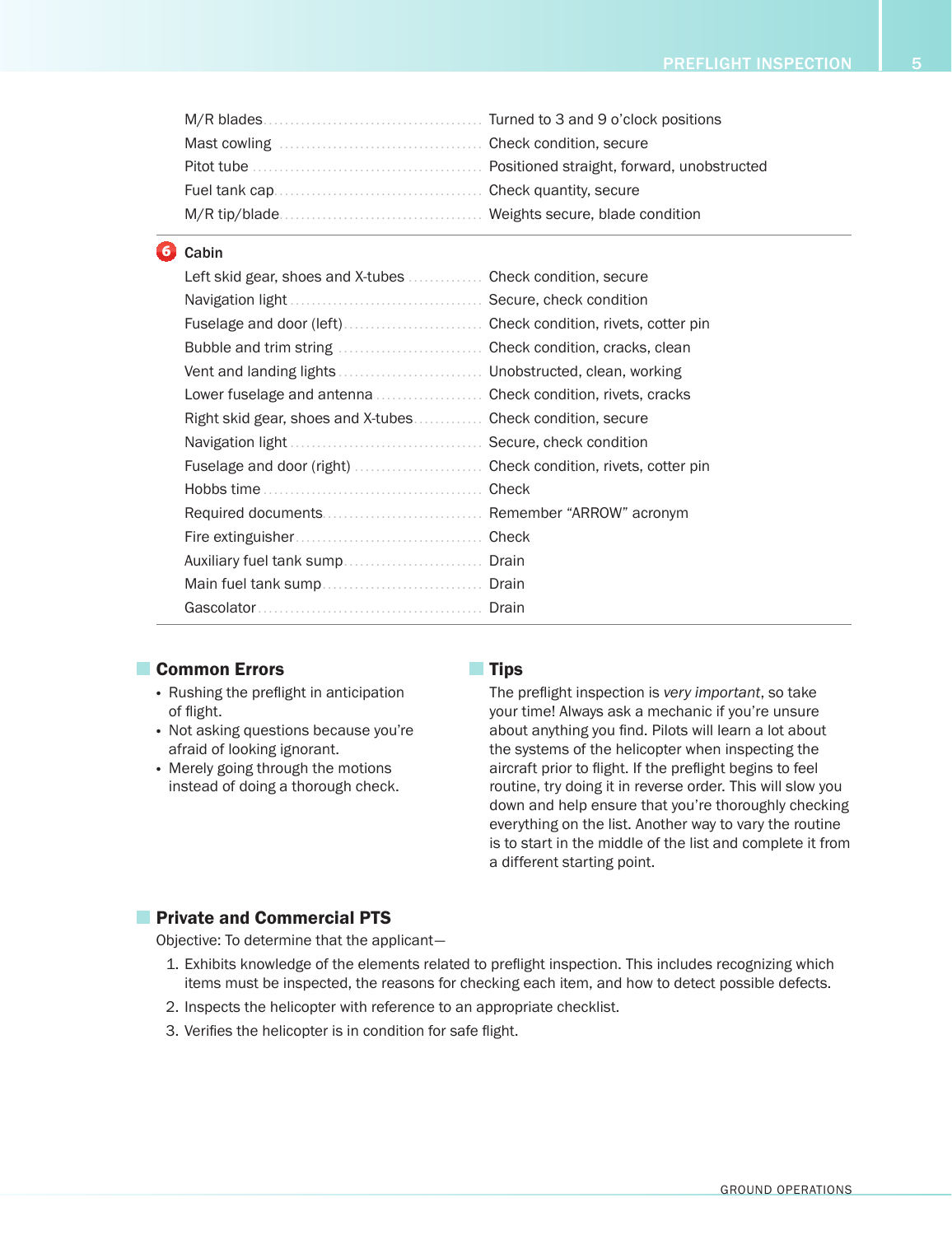## Engine Starting and Rotor Engagement

#### **Purpose**

This task is used to start the helicopter and engage the rotor system safely.

#### **Description**

Each helicopter has its own unique starting sequence depending on the make and model. In addition, operators may change the sequence of items in the POH checklist. This guide covers the engine starting procedure for the Robinson R22 helicopter and assumes that all preflight and before-starting checklists have been covered.

As a good rule of thumb, the helicopter should be placed on flat, level ground away from all obstructions and loose debris. Be sure that sufficient clearance is available around the helicopter to safely hover to your area of operations.

It is very important that you follow the factory recommended checklist for your specific aircraft. Some operators will adapt their own checklists to help with pilot "flow"; however, as the pilot-in-command (PIC) it is your responsibility to ensure that all items in the POH are covered.